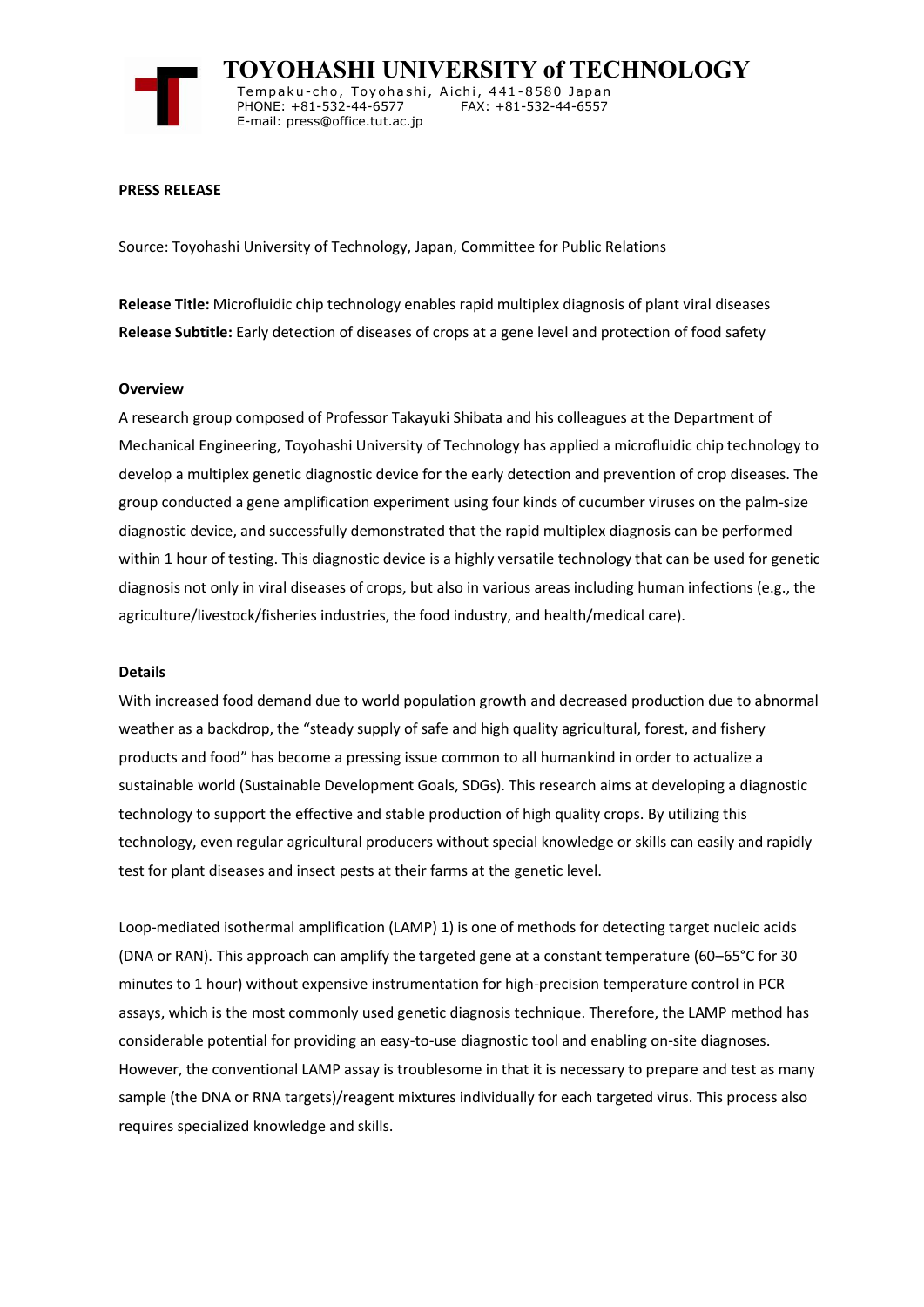

 **TOYOHASHI UNIVERSITY of TECHNOLOGY** Tempaku-cho, Toyohashi, Aichi, 441-8580 Japan<br>PHONE: +81-532-44-6577 FAX: +81-532-44-6557 PHONE: +81-532-44-6577 E-mail: press@office.tut.ac.jp

Here, our research team has solved this problem by employing microfluidic chip technology. We have developed a polydimethylsiloxane (PDMS)-based microfluidic device for the multiplex genetic diagnosis of plant diseases by using semiconductor manufacturing technology. The fabricated multiplex genetic diagnostic device consists of an array of five reaction chambers (3 µL in volume) and a microchannel (200 µm in width and 80 µm in height) forming a network connecting them. The device was approximately 45 mm×25 mm in size (less than 1/3 of name card). As a sample, total RNA containing viral RNA target extracted from diseased cucumber leaves collected at a farm was used. In the operating procedure for the multiplex LAMP assay, a mixture of sample and reagents were autonomously dispensed into the multiple reaction chambers, with just one operation for introducing the mixture into the inlet port of the device. Then, the device was heated in hot water (63°C for 40 minutes to 1 hour), resulting in the specific amplification of targeted nucleic acids. As shown in the figure, two kinds of RNA viruses were successfully detected simultaneously on our diagnostic device. It should be noted that the device has the ability to simultaneously diagnose up to four different kinds of plant viral diseases.

1) LAMP is an isothermal gene amplification method developed by [Eiken Chemical Co., Ltd..](https://www.eiken.co.jp/) This is a technique to amplify a target DNA at a constant temperature (60 - 65°C) by using a set of four to six primers specially designed to recognize six to eight distinct regions on the target gene based on strand displacement reaction.

## **Future Outlook**

We will develop a diagnostic device for enabling the simultaneous detection of a total of eight items, including four kinds of cucumber viral diseases and four kinds of insect pests, with the aim of putting the device to practical use. In principle, it is possible to freely customize the types of target viruses to meet individuals' specific needs on our diagnostic device. Therefore, looking ahead to the "life with corona" era, we will provide a platform for the rapid multiplex diagnosis of human infectious diseases (such as the novel coronavirus and the influenza viruses). We will also realize the rapid multiplex allergen testing in food production (seven specified raw material items: wheat, buckwheat, peanut, egg, milk, shrimp, and crab) as food safety technology.

### **Reference**

Daigo Natsuhara, Keisuke Takishita, Kisuke Tanaka, Azusa Kage, Ryoji Suzuki, Yuko Mizukami, Norikuni Saka, Moeto Nagai, and Takayuki Shibata, (2020) A Microfluidic Diagnostic Device Capable of Autonomous Sample Mixing and Dispensing for the Simultaneous Genetic Detection of Multiple Plant Viruses, Micromachines, 11(6), 540. 10.3390/mi11060540.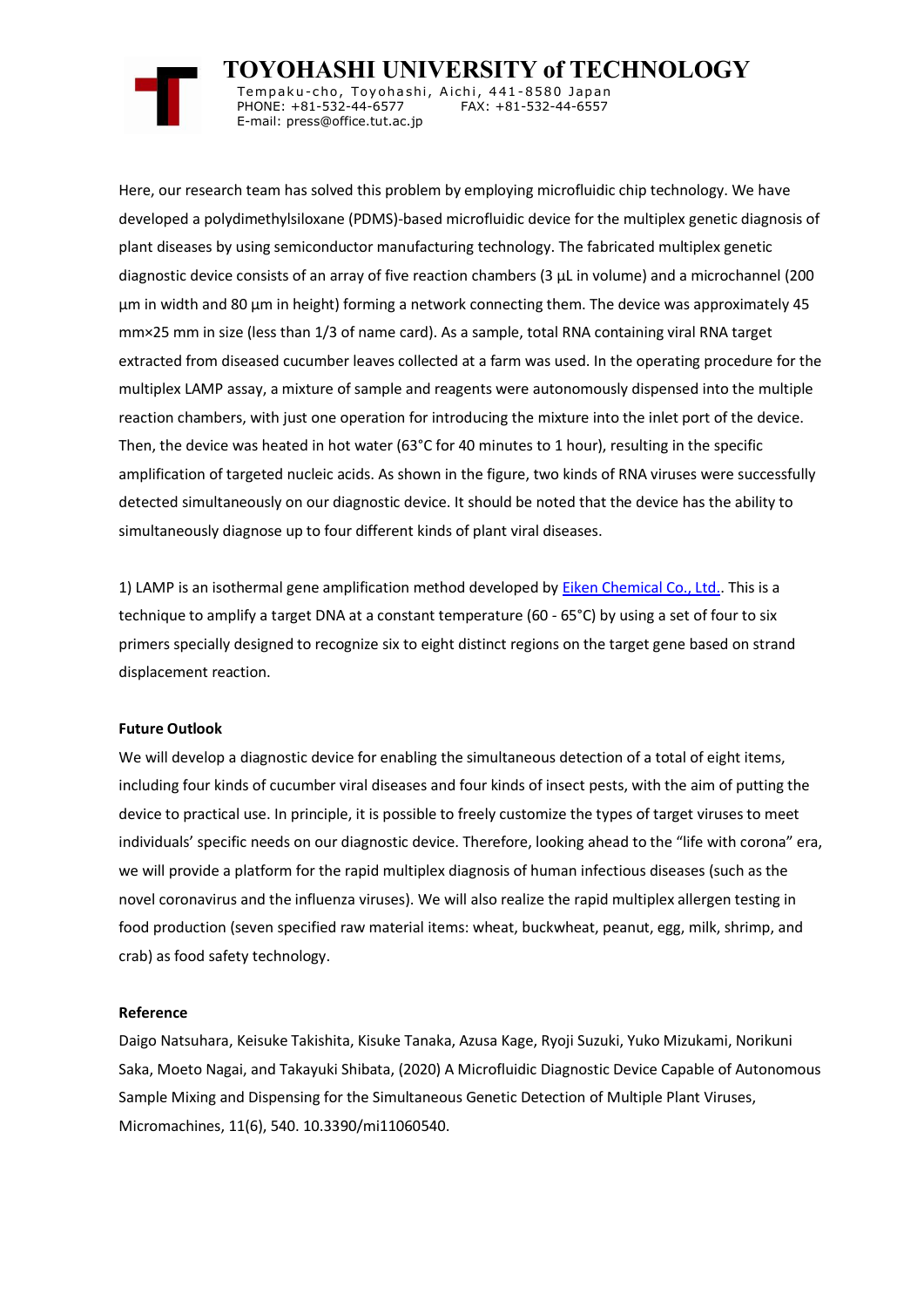

 **TOYOHASHI UNIVERSITY of TECHNOLOGY** Temp a k u-c h o , To y oh a shi , A i ch i , 4 41-858 0 Ja p an PHONE: +81-532-44-6577 E-mail: press@office.tut.ac.jp

This research was partially supported by "Knowledge Hub Aichi", Priority Research Project from Aichi Prefectural Government. Additionally, this work was conducted as a part of "the Cooperative Project for Innovative Research" (Microfluidic-based Genetic Diagnostic and Improving Technologies for Enhancing Food Safety), funded by Toyohashi University of Technology.

# **Further information**

Toyohashi University of Technology 1-1 Hibarigaoka, Tempaku, Toyohashi, Aichi Prefecture, 441-8580, JAPAN Inquiries: Committee for Public Relations E-mail: press@office.tut.ac.jp

Toyohashi University of Technology founded in 1976 as a National University of Japan is a research institute in the fields of mechanical engineering, advanced electronics, information sciences, life sciences, and architecture.

Website: https://www.tut.ac.jp/english/

Figure1:



Microchannel width: 200 µm, height: 80 µm

Caption: Photograph of multiplex genetic diagnostic device